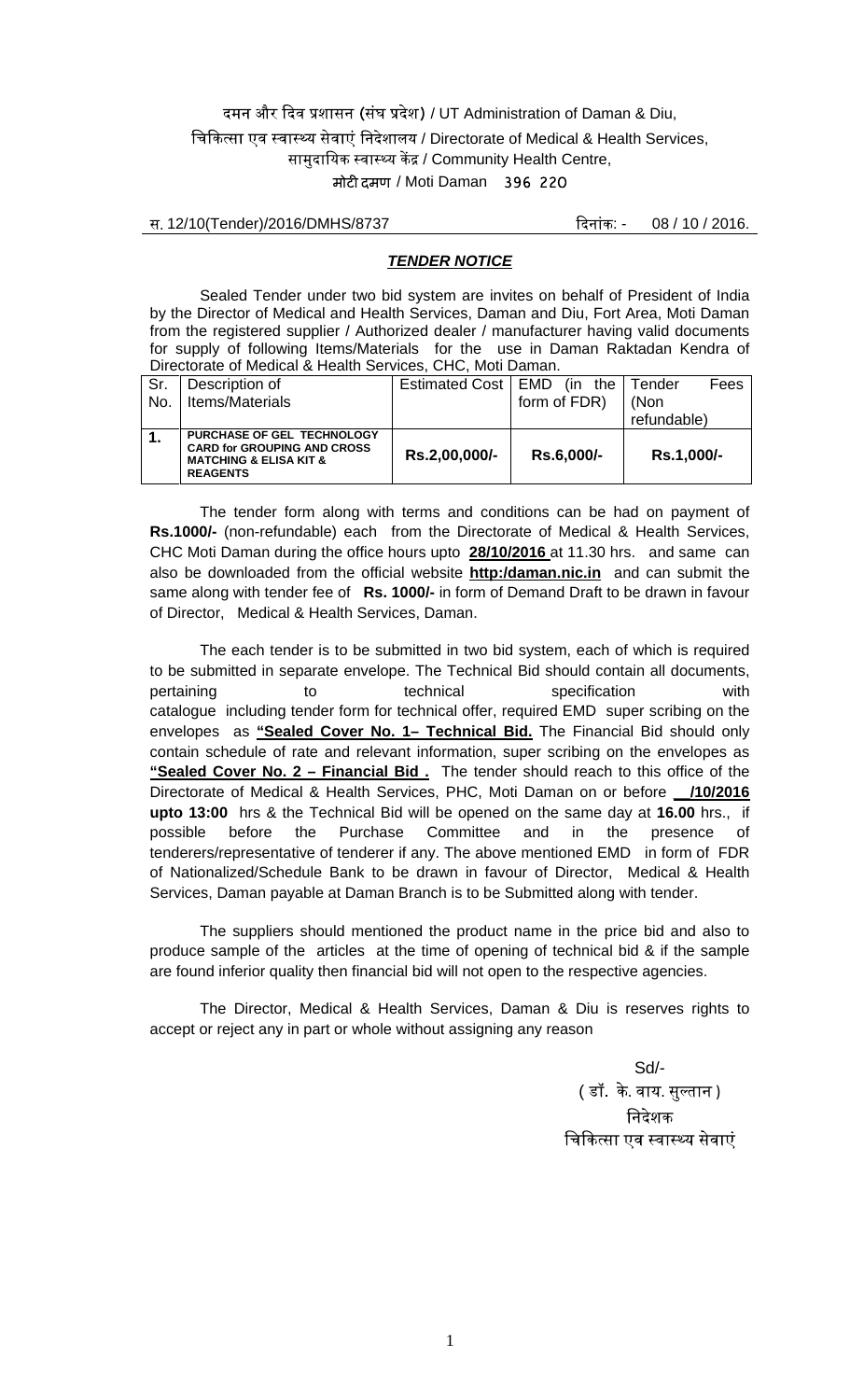मोटी दमण / Moti Daman 396 220

# **TERMS AND CONDITIONS**

12/10(Tender)/2016/DMHS/8737 : - 08 / 10 / 2016.

#### **Instruction to Bidders :**

| 1.  | The rate(s) quoted should be strictly for free delivery F.O.R. at Daman Raktadan<br>Kendra, Daman and will be valid and operative for supply orders issued for one              |  |  |  |
|-----|---------------------------------------------------------------------------------------------------------------------------------------------------------------------------------|--|--|--|
|     | year from the date of invitation of tenders and inclusive of all Taxes &<br>commissioning charges.                                                                              |  |  |  |
| 2.  | All Taxes/ Duties/ Royalties charges payable on sales/transport etc. within and / or                                                                                            |  |  |  |
| 3.  | outside the UT / State shall be payable by the supplier.<br>Where specification / mark/ manufacture are not specifying by this office, the rates                                |  |  |  |
|     | should be quoted only for the first class and standard quality only.                                                                                                            |  |  |  |
| 4.  | The tenderer should specify the brand name of the articles quoted by him along<br>with sample & catalogue of the item to be submitted in the Technical bid.                     |  |  |  |
| 5.  | of the Tender<br>Inviting Officer acceptance/rejection of any<br>The decision                                                                                                   |  |  |  |
|     | articles supplied including the decision for equivalent specifications, standard and                                                                                            |  |  |  |
| 6.  | quality etc. of articles shall be final.<br>The successful tenderer will have to pay within 10 days from the date of<br>(a)                                                     |  |  |  |
|     | demand, an amount equal to 10% of the total value of articles, that may be<br>order, as the amount of security deposit.                                                         |  |  |  |
|     | Non-receipt of Security Deposit within stipulated time limit will result in<br>(b)                                                                                              |  |  |  |
|     | automatic cancellation of the order for supply without any intimation.<br>However in case if any articles are received for which the Security Deposit<br>(c)                    |  |  |  |
|     | may not have been deposited, the full Security Deposit as may be due from                                                                                                       |  |  |  |
| 7.  | the supplier will be recovered from the bills for such articles.<br>The amount of Earnest Money paid by the successful Tenderer(s) will be adjusted                             |  |  |  |
|     | against the amount of Security Deposit to be paid by the successful tenderer(s) as                                                                                              |  |  |  |
|     | per condition No. 6 above.                                                                                                                                                      |  |  |  |
| 8.  | The tender should be neatly typed or hand written only on list provided by this<br>department / letterhead carry the name of supplier and the signature of the                  |  |  |  |
|     | tenderer with rubber stamp & seal of agency firm. No overwriting, correction or                                                                                                 |  |  |  |
| 9.  | erasure will be considered.<br>All bills should be in TRIPLICATE and should invariably mention the number and                                                                   |  |  |  |
|     | date of supply order.                                                                                                                                                           |  |  |  |
| 10. | All bills for amount above 5000/- should be pre-receipted on a Revenue Stamp of<br>Rs. 1/- . Bills for amount exceeding<br>5000/- not pre-receipted will<br>not be              |  |  |  |
|     | accepted for payment.                                                                                                                                                           |  |  |  |
| 11. | Each bill in which Sales Tax/Vat is charged must contain the following certificate on<br>the body of the bill.                                                                  |  |  |  |
|     | "CERTIFIED that the goods on which Sales Tax/VAT has been charged                                                                                                               |  |  |  |
|     | have not been exempted under the VAT/ Central Sale Tax Act or the Rules made<br>there under and the amount charged on account of VAT/Sales Tax on these goods                   |  |  |  |
|     | is not more than what is payable under the provisions of relevant Act or Rules                                                                                                  |  |  |  |
| 12. | made there under".<br>The tender will be accepted during working hours up to 28/10/2016 at 13.00 hrs.                                                                           |  |  |  |
|     | and opened on same day at 16.00 hrs. if possible in the office of the Director,                                                                                                 |  |  |  |
|     | Medical & Health Services, Community Health Center, Moti Daman in the presence                                                                                                  |  |  |  |
| 13. | of the Purchase Committee and tenderer(s) or their representative(s) if present<br>The Tenders will be opened by the Tender Opening Committee in presence of                    |  |  |  |
|     | Tenderers or their representatives, if any present in the Office of the Tender<br>Inviting Officer.                                                                             |  |  |  |
| 14. | The right to accept or reject without assigning any reasons or all tenders in part or                                                                                           |  |  |  |
|     | whole is reserved with the Tender Inviting Officer and his decision(s) on all matters<br>relating to acceptance or rejection of the tenders as a whole or in part will be final |  |  |  |
|     | and binding to all.                                                                                                                                                             |  |  |  |
| 15. | If the tenderer whose tender is accepted, fails to execute the supply order within<br>stipulated time the Earnest Money Deposit of such tenders will stand forfeited to         |  |  |  |
|     | the Government.                                                                                                                                                                 |  |  |  |
| 16. | In case, the supplier does not execute the supply order placed with him, the EMD<br>of the supplier will be forfeited to the Government and the contract for the supply         |  |  |  |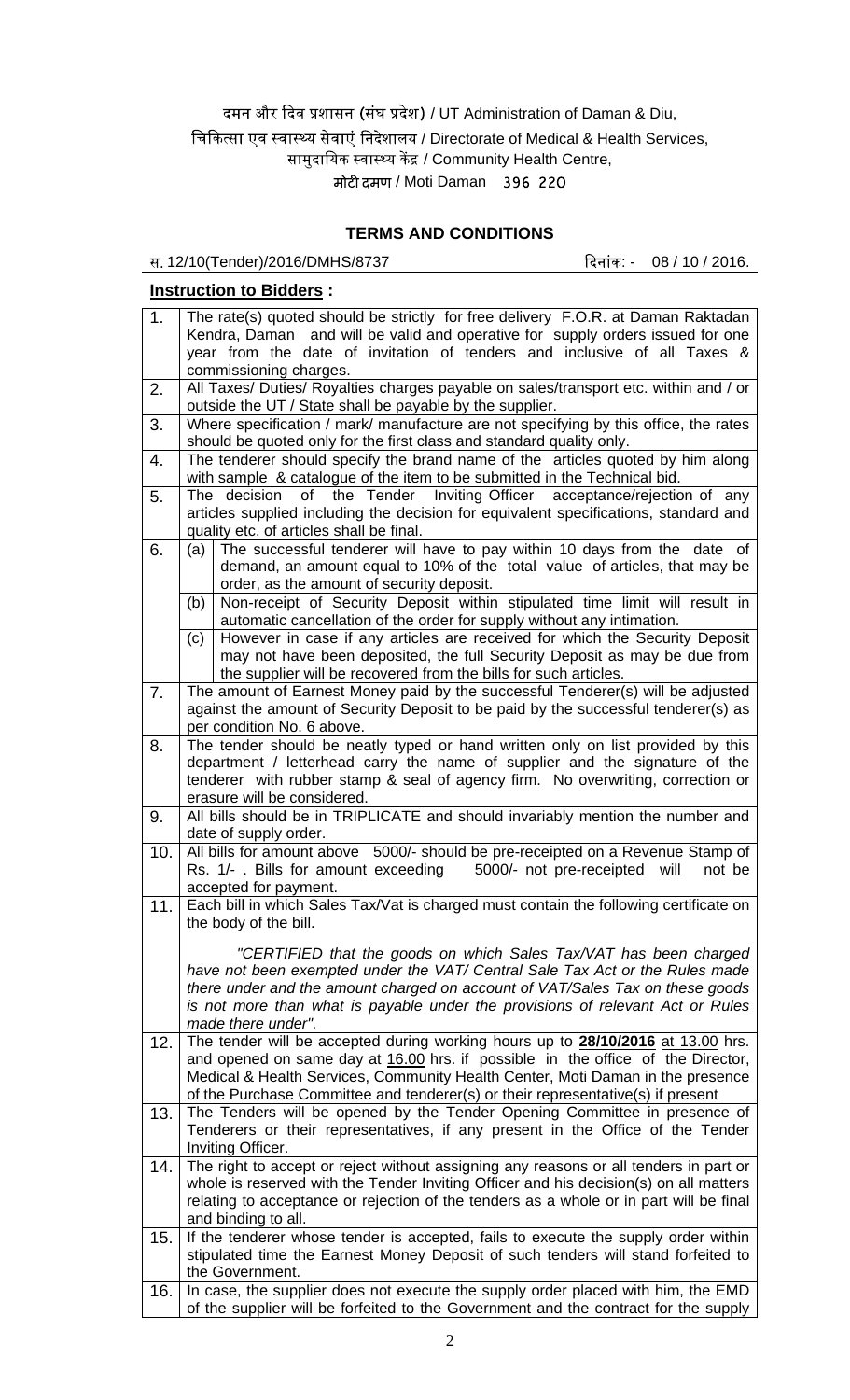|     | shall terminated with no further liabilities on either party to the contract.                                                                                      |  |  |  |  |
|-----|--------------------------------------------------------------------------------------------------------------------------------------------------------------------|--|--|--|--|
| 17. | No separate agreement will be required to be signed by the successful tender(s)                                                                                    |  |  |  |  |
|     | for the purpose of this contract for supply. Rates tendered/offered in response to                                                                                 |  |  |  |  |
|     | the concerned Tender Notice shall be considered as acceptance of all above terms                                                                                   |  |  |  |  |
|     | and conditions for supply for all legal purpose.                                                                                                                   |  |  |  |  |
|     | <b>Condition of contract</b>                                                                                                                                       |  |  |  |  |
| 1.  | The rates should be quoted in the prescribed form given by the department. The                                                                                     |  |  |  |  |
|     | rates quoted should be inclusive of all taxes, duties, surcharges, cess, freight,                                                                                  |  |  |  |  |
|     | loading, unloading, insurance, road permits, packing, (VAT and other taxes if                                                                                      |  |  |  |  |
|     | applicable) as applicable. No extra taxes will be given.                                                                                                           |  |  |  |  |
| 2.  | Orders once placed should be delivered within the given time period and item                                                                                       |  |  |  |  |
|     | should be door delivered.                                                                                                                                          |  |  |  |  |
| 3.  | No extra charge for packing, forwarding and insurance etc. will be paid on the rates                                                                               |  |  |  |  |
|     | quoted.                                                                                                                                                            |  |  |  |  |
| 4.  | The rates should be quoted only for the items specifies in the list of requirement                                                                                 |  |  |  |  |
|     | and should be for the items of given special mark/manufacture only<br>would be<br>considered.                                                                      |  |  |  |  |
|     | Rates quoted for items other than the required specification / mark / manufacture                                                                                  |  |  |  |  |
| 5.  | will not be considered.                                                                                                                                            |  |  |  |  |
|     | The amount of Earnest Money paid by the tenderer(s) whose tenders are not                                                                                          |  |  |  |  |
| 6.  | accepted will be refunded to them by Demand Draft (as may be convenient to the                                                                                     |  |  |  |  |
|     | Tender Inviting Officer if the amount is above Rs. 200/-) drawn on an branch of                                                                                    |  |  |  |  |
|     | State of India or its subsidiary Schedule Bank. Where this mode of payment is not                                                                                  |  |  |  |  |
|     | possible the amount will be refunded at the cost of the tenderer.                                                                                                  |  |  |  |  |
| 7.  | Only on satisfactory completion of the supply order for and on payment of all bills                                                                                |  |  |  |  |
|     | of the supplier, as to be admitted for payment, the amount of Security                                                                                             |  |  |  |  |
|     | Deposit/Earnest Money will be refunded after expiry of guarantee/warranty period,                                                                                  |  |  |  |  |
|     | if any, or any such date/period as may be mutually agreed upon.                                                                                                    |  |  |  |  |
| 8.  | The tender inviting officer will consider extension of time for remitting the Security                                                                             |  |  |  |  |
|     | Deposit as demanded. However, in case of denial to consider such extension the                                                                                     |  |  |  |  |
|     | supplier is bound to abide by the limit given and liable to make good any loss to the                                                                              |  |  |  |  |
|     | Government on account of his failure to abide by the time limit.                                                                                                   |  |  |  |  |
| 9.  | The supplies of GEL TECHNOLOGY CARD FOR GROUPING AND CROSS MATCHING &                                                                                              |  |  |  |  |
|     | ELISA KIT & REAGENTS of inferior quality sub-standard or of different specifications,                                                                              |  |  |  |  |
|     | content, brand, manufacturer etc. other than that ordered specified and/or                                                                                         |  |  |  |  |
|     | incomplete or broken articles will not be accepted. The supplier has to replace the                                                                                |  |  |  |  |
|     | same at his own cost and risk. Intimation of non-acceptance of any stores, said                                                                                    |  |  |  |  |
|     | items will be sent to the supplier within 10 days from the date of receipt of the                                                                                  |  |  |  |  |
|     | stores and the same will be returned to the supplier at his own cost and risk, if he                                                                               |  |  |  |  |
|     | so desires and intimates accordingly within 15 days from the date of dispatch of                                                                                   |  |  |  |  |
|     | intimation of the non-acceptance. However, if no communication is received<br>within15 days from the date of communication the tender Inviting Officer will not be |  |  |  |  |
|     | responsible for any damage, loss etc. of such rejected articles.                                                                                                   |  |  |  |  |
| 10. | In case of failure to replace the accepted and rejected articles from supplies made,                                                                               |  |  |  |  |
|     | as mentioned in the conditions, the loss undergone by the Government will be                                                                                       |  |  |  |  |
|     | recovered from the suppliers Security Deposit/Earnest Money or payment due of                                                                                      |  |  |  |  |
|     | any bill(s) to the extent required.                                                                                                                                |  |  |  |  |
| 11. | In case of failure to the Supply of GEL TECHNOLOGY CARD FOR GROUPING AND                                                                                           |  |  |  |  |
|     | CROSS MATCHING & ELISA KIT & REAGENTS ordered for, as per conditions and within                                                                                    |  |  |  |  |
|     | the stipulated time, the same articles will be obtained from the tenderer who                                                                                      |  |  |  |  |
|     | offered next higher rates or from any other sources, as may be decided by the                                                                                      |  |  |  |  |
|     | tender inviting Officer and the loss to the Government on account of such                                                                                          |  |  |  |  |
|     | recovered from<br>purchases(s)<br>shall<br>be<br>the<br>former<br>suppliers<br>Security                                                                            |  |  |  |  |
|     | Deposit/Earnest Money or bills payable. The suppliers shall have no any right to                                                                                   |  |  |  |  |
|     | dispute with such procedure.                                                                                                                                       |  |  |  |  |
| 12. | Extension of time limit for supplies shall be consider by the Tender Inviting Officer.                                                                             |  |  |  |  |
|     | The extension so granted may be with levy of compensation for delay in execution                                                                                   |  |  |  |  |
|     | of supply order up to 5% of the cost of supplies ordered for at the discretion of the                                                                              |  |  |  |  |
|     | authority competent to grant extension of time limit provided such request is made                                                                                 |  |  |  |  |
|     | well in time, depending upon the circumstances and such decision in the matter will                                                                                |  |  |  |  |
|     | be final.<br>Demurrage charges paid by the Tender Inviting Officer on account of delayed                                                                           |  |  |  |  |
| 13. | receipt of dispatch documents intimation will be recovered from the bills payable to                                                                               |  |  |  |  |
|     | the supplier.                                                                                                                                                      |  |  |  |  |
| 14. | If at any time after the order for supply of Machinery/stores/equipment the Tender                                                                                 |  |  |  |  |
|     | Inviting Officer shall for any reason whatsoever not require the whole or part of the                                                                              |  |  |  |  |
|     | quantity thereof as specified in the order the tender Inviting Officer shall give notice                                                                           |  |  |  |  |
|     | writing of the fact to the supplier(s) who shall have no claim to any<br>in                                                                                        |  |  |  |  |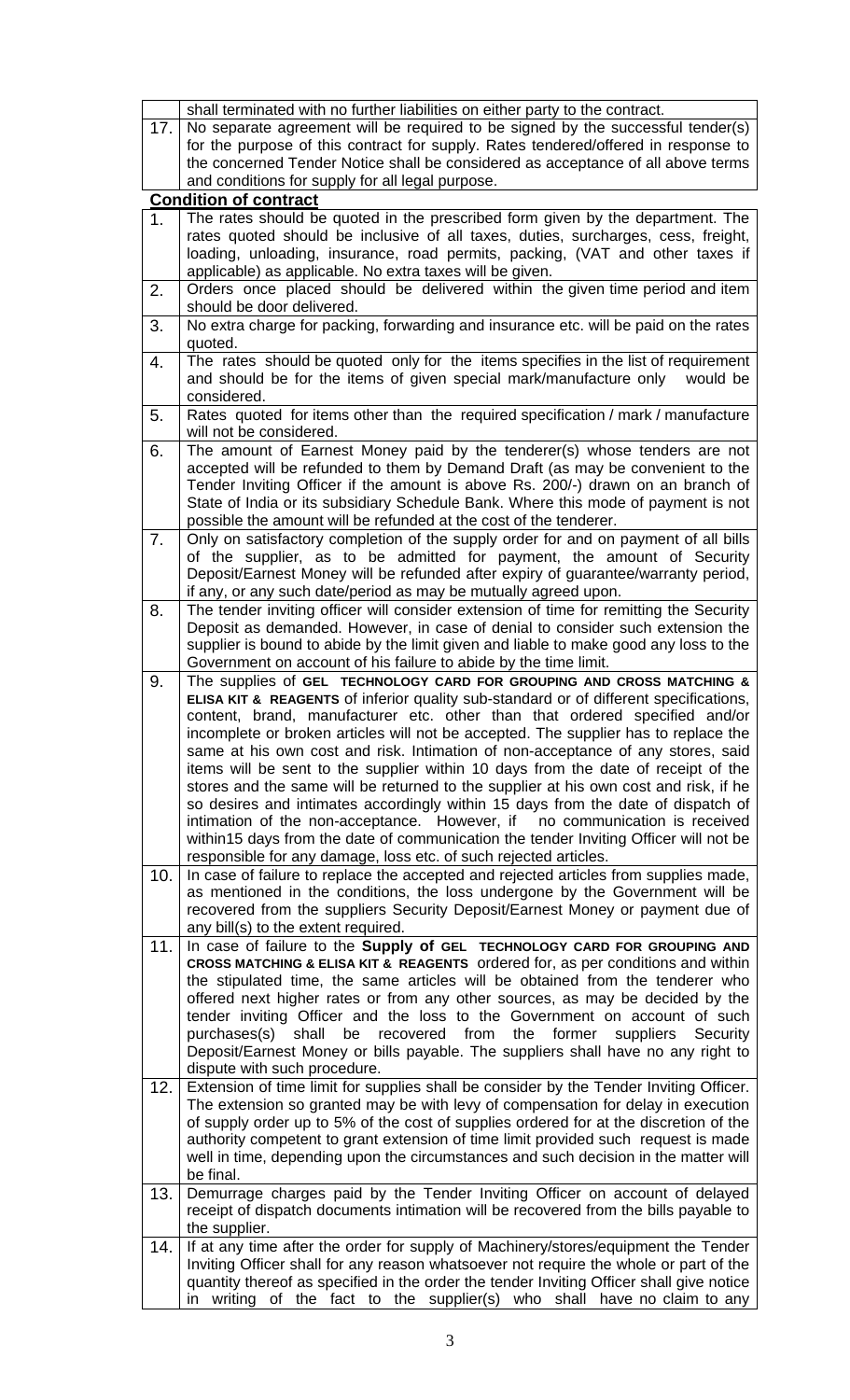|     | payment of compensation what so ever on account of any profit or advantage<br>which the supplier(s) might have derived from the supply of articles in full, but<br>which did not derive in consequence of the full quantity of articles not having been<br>shall have any claim for compensation by reasons of any<br>purchased,<br>nor<br>alterations having been made in the original instructions which shall invoice                        |
|-----|-------------------------------------------------------------------------------------------------------------------------------------------------------------------------------------------------------------------------------------------------------------------------------------------------------------------------------------------------------------------------------------------------------------------------------------------------|
| 15. | any curtailment of the supply originally contemplated.<br>The Earnest Money(s)/Security Deposit(s) paid by the tender(s) earlier against any<br>tender(s) or supply order(s) is/are not adjustable with Earnest Money or Security<br>Deposit required by these conditions.                                                                                                                                                                      |
| 16. | The tenders/offers received do not confirm with the terms and conditions of this<br>office will be summarily rejected. If any firm desires to consider exemption from<br>payment of Earnest Money Deposit, certified copies of its Registration with D.G.S.<br>& D. should be attached to their tenders.                                                                                                                                        |
| 17. | The items as mentioned in the list are the approximate estimates invited and actual<br>purchase may more or less. Accordingly the successful tenderer has no right for<br>any loss/damages with reference to approximate requirement shown in tender and<br>actual requirement.                                                                                                                                                                 |
| 18. | Supplier may ensure the goods at his own cost to safeguard the delivery of such<br>goods dispatched by him to the consignee, the department will not be responsible<br>for the damage or pilferage of goods during transit.                                                                                                                                                                                                                     |
| 19. | The tenderer should attached copies of certificate of experience in the field of<br>supply of said articles, valid license, proof of fulfilling<br>the<br>norms<br>οf<br>ISI/ISO/WHO/GMP specification if any, copy of dealership letter, license for import,<br>PAN No., Catalog of the item quoted etc. with his/their tender. It may please be<br>noted that the tender received without document referred above shall not be<br>considered. |
| 20. | Rates should be quoted in the forms issued from the department and as per the<br>requirement asked for.                                                                                                                                                                                                                                                                                                                                         |
| 21. | Rates quoted are for Daman Raktadan Dendra, Daman.                                                                                                                                                                                                                                                                                                                                                                                              |
| 22. | Tenderer should enclose along with tender an amount of Rs.6,000/- as Earnest<br>Money Deposit in form of Fixed Deposit Receipt of any Nationalized Scheduled<br>Bank payable at Daman in favour of Director, Medical & Health Services,<br>Daman. The EMD Submitted other than Form mentioned above will not be<br>accepted. Tender received without EMD will be summarily rejected.                                                            |
| 23  | The tender should furnish declaration regarding Blacklisting/Debarring<br>to l<br>participate in the Government tender on the letter head. If the information provided<br>found false the tender will be rejected and EMD shall be forfeited.                                                                                                                                                                                                   |
| 24. | The Tenders will be opened by the Purchase Committee in presence of Tenderers<br>or their representatives, if any present in the Office of the Tender Inviting Officer.                                                                                                                                                                                                                                                                         |
| 25. | Supply quantity of the said articles will be given as per day to day requirement<br>and successful supplier shall visit once in a week in order to collect the supply<br>order.                                                                                                                                                                                                                                                                 |
| 26. | The tendered quantity is tentative and the actual purchase can be 20% less or<br>more than the quantity put to tender for all items and the tenderer is bond to supply<br>such requirement without any demur.                                                                                                                                                                                                                                   |
| 27. | The tendering firm must be registered with the Sales Tax /VAT department and<br>a copy of their registration under the Sales Tax / VAT bearing the TIN Number be<br>provided.                                                                                                                                                                                                                                                                   |
| 28. | The terms and conditions dully accepted and signed by the tenderer<br>should<br>attached with the Technical Bid.                                                                                                                                                                                                                                                                                                                                |

Signature & Designation of Tender Inviting Officer

Sd/-

( डॉ. के. वाय. सुल्तान ) निदेशक

चिकित्सा एव स्वास्थ्य सेवाएं

The above terms and conditions are accepted and are binding to me/us.

| Place: | Signature of Tenderer & status |
|--------|--------------------------------|
| Dated: | Name of Tenderer with seal of  |
|        | the firm                       |

NOTE:-Please return one copy of these terms and conditions dully sign with seal of firm along with the tender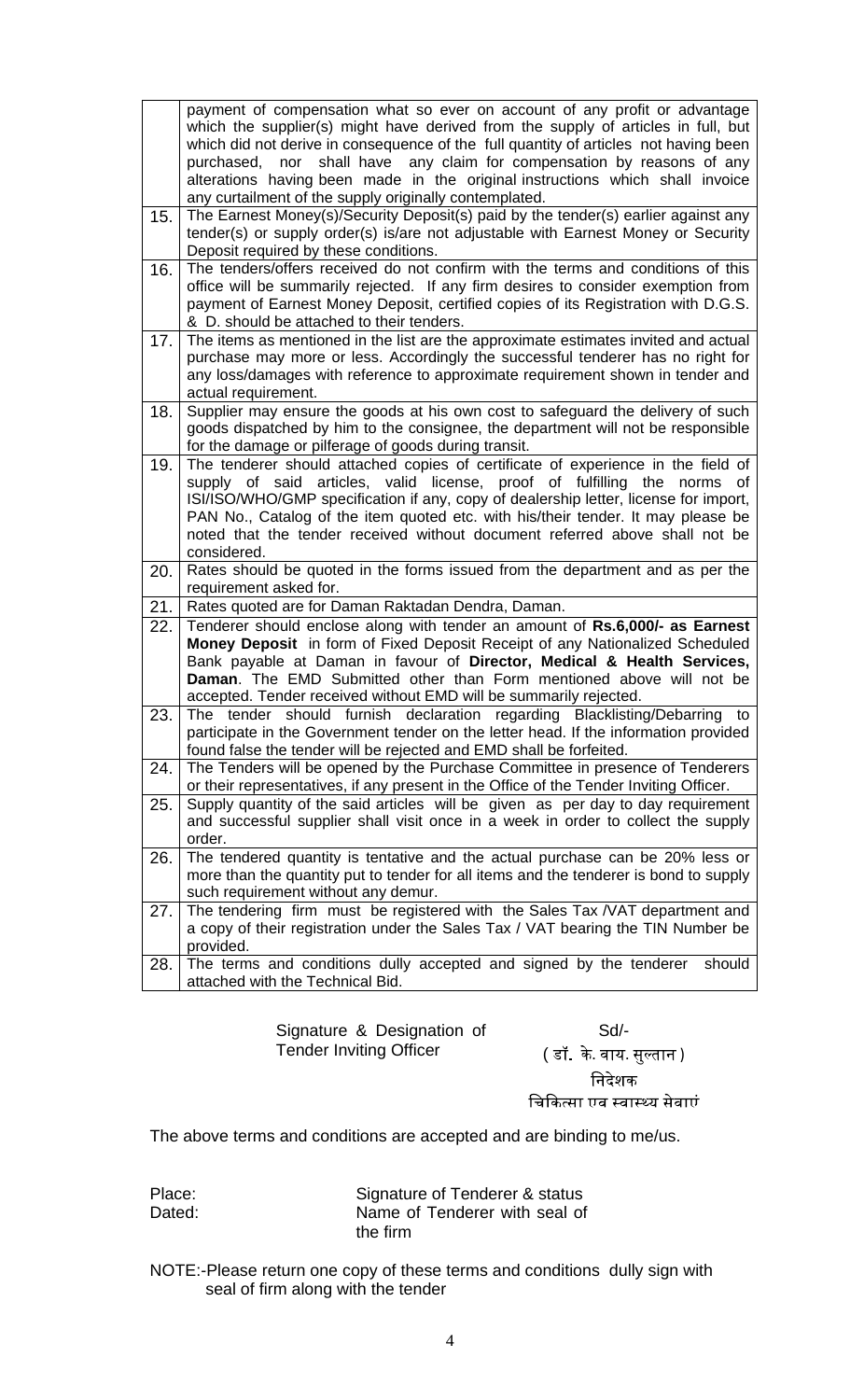### **FINANCIAL BID**

**SUPPLY OF GEL TECHNOLOGY CARD FOR GROUPING AND CROSS MATCHING & ELISA KIT & REAGENTS**

| Sr.<br>No. | Name of<br>items                                              | Specification                                                                                                                                                                                                                                                                                                                                                                                         | Name of Mfg.<br>Companies                                                               | Total<br>quantity                                  | Rate per<br>unit |
|------------|---------------------------------------------------------------|-------------------------------------------------------------------------------------------------------------------------------------------------------------------------------------------------------------------------------------------------------------------------------------------------------------------------------------------------------------------------------------------------------|-----------------------------------------------------------------------------------------|----------------------------------------------------|------------------|
| 1.         | Gel<br>Technology<br>Cards for<br>Cross<br>Matching<br>(24X6) | It should be able to detect incomplete<br>$\blacksquare$<br>antibodies adsorbed by<br>Cell<br>it should be stored at 4-25 degree C<br>$\blacksquare$<br>The Sensitivity should be 94%-100 %<br>$\blacksquare$<br>The Specificity should be 92 5 -100 %<br>$\blacksquare$                                                                                                                              | <b>TULIP</b><br><b>DIAGNOSTICS</b><br>(p) LTD $/$<br><b>EQUIVALEN</b>                   | 12 box<br>(each<br>of 24<br>cases<br>of 6<br>well) |                  |
| 2.         | Gel<br>Technology<br>Cards for<br>Blood<br>Grouping<br>(24X6) | it should be stored at 4-25 degree C<br>$\blacksquare$<br>The Sensitivity should be More than 90%<br>÷.<br>The Specificity should be more than 90%<br>$\blacksquare$                                                                                                                                                                                                                                  | J TULIP<br><b>DIAGNOSTICS</b><br>$(p)$ LTD/<br><b>EQUIVALENT</b><br><b>Good Quality</b> | 12 box<br>(each<br>of 24<br>cases<br>of 6<br>well) |                  |
| 3.         | <b>LISS Diluents</b>                                          | It should be able to detect<br>Weak antibodies<br>it should have High Sentivity & Specificity                                                                                                                                                                                                                                                                                                         | <b>TULIP</b><br><b>DIAGNOSTICS</b><br>$(p)$ LTD/<br><b>EQUIVALENT</b>                   | 12<br>bottles<br>(each<br>of<br>250ml)             |                  |
| 4.         | HIV ELISA KIT                                                 | Antigens for HIV-1 gp-41 c-terminus of<br>$\blacksquare$<br>qp120, for HIV-2 qp-36<br>Kit should have High sensitivity band<br>$\overline{\phantom{0}}$<br>Specificity<br>Kit should have longer self life at least 15<br>months<br>Kit should have clear demarcation between<br>Positive and Negative samples<br>Assay incubation should be shorten like 90<br>mins. - Kit should be 3 rd generation | J.MITRA /<br><b>EQUIVALENT</b>                                                          | 10 Kit<br>(each<br>of 96<br>tests)                 |                  |
| 5.         | <b>HCV ELISA KIT</b>                                          | Kit should have High sensitivity band<br>$\blacksquare$<br>Specificity<br>Kit should have longer self life at least 15<br>٠<br>months<br>Kit should have clear demarcation between<br>$\overline{\phantom{0}}$<br>Positive and Negative samples<br>Assay incubation should be shorten like 90<br>$\overline{\phantom{a}}$<br>mins.<br>- Kit should be 3 rd generation                                 | J.MITRA /<br>EQUIVALENT                                                                 | 10 Kit<br>(each<br>of 96<br>tests)                 |                  |
| 6.         | HbS-Ag. ELISA<br>KIT                                          | All the known 11 sub types of Hepatitis Virus<br>$\blacksquare$<br>Kit should have High sensitivity and<br>Specificity<br>Kit should have longer self life atleast 15<br>months<br>Kit should have clear demarcation between<br>Positive and Negative samples<br>Assay should be short protocol like one step<br>washing<br>Kit should be 3 rd generation                                             | J.MITRA/<br><b>EQUIVALENT</b>                                                           | 10 Kit<br>(each<br>of 96<br>tests)                 |                  |
| 7.         | Reagent Anti<br>AB                                            | Reagents are of high titre                                                                                                                                                                                                                                                                                                                                                                            | <b>TULIP</b><br><b>DIAGNOSTICS</b><br>(p) LTD $/$<br><b>EQUIVALEN</b>                   | 5 vials<br>(each<br>of 10<br>ml)                   |                  |
| 8.         | Anti-D<br>(bi Clonal)                                         | Reagents are of high titre                                                                                                                                                                                                                                                                                                                                                                            | TULIP<br><b>DIAGNOSTICS</b><br>(p) LTD $/$<br><b>EQUIVALEN</b>                          | 5 vials<br>(each<br>of 10<br>ml)                   |                  |
| 9.         | Reagent<br>Bovine<br>Albumin                                  | Reagents are of high titre                                                                                                                                                                                                                                                                                                                                                                            | <b>TULIP</b><br><b>DIAGNOSTICS</b><br>(p)LTD<br>/EQUIVALEN                              | 20 vials<br>(each<br>of 10<br>ml)                  |                  |
| 10.        | Reagent Anti<br>Human<br>Globulin                             | Reagents are of high titer                                                                                                                                                                                                                                                                                                                                                                            | TULIP<br><b>DIAGNOSTICS</b><br>(p) LTD $/$<br><b>EQUIVALEN</b>                          | 20 vials<br>(each<br>of 10<br>ml)                  |                  |
| 11.        | Reagent Anti<br>A-1 Lactin                                    | Reagents are of high titer                                                                                                                                                                                                                                                                                                                                                                            | <b>TULIP</b><br><b>DIAGNOSTICS</b><br>(p) LTD $/$<br>EQUIVALEN                          | 20 vials<br>(each<br>of 10<br>ml)                  |                  |
| 12.        | Reagent Anti<br>-H                                            | Reagents are of high titer                                                                                                                                                                                                                                                                                                                                                                            | TULIP<br><b>DIAGNOSTICS</b><br>(p) LTD $/$<br><b>EQUIVALEN</b>                          | 01 vial<br>(each<br>of 10<br>ml)                   |                  |

Place:<br>
Dated:<br>
Dated:<br>
Dated:<br>
Signature of Tenderer with seal of t Name of Tenderer with seal of the firm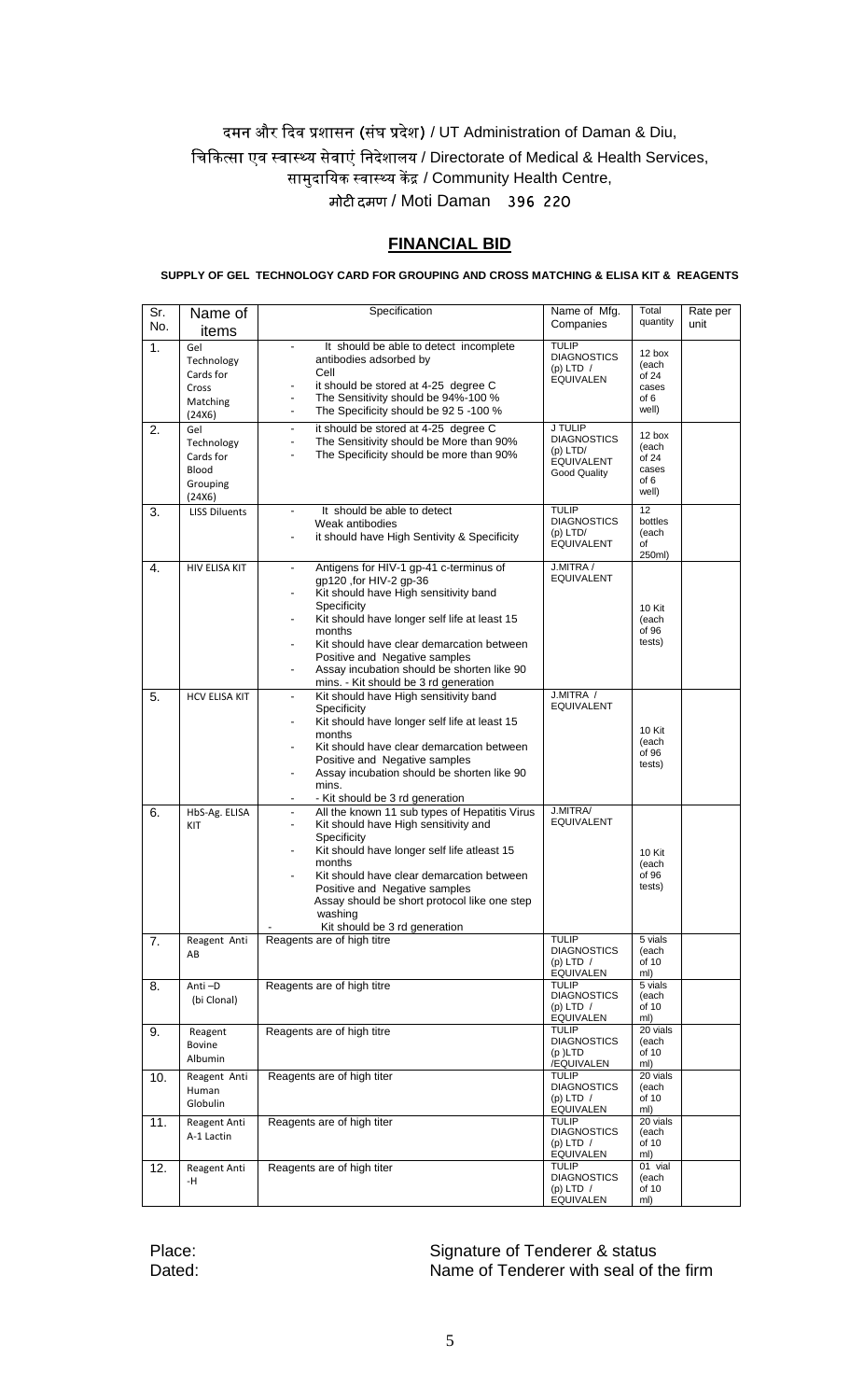#### **TECHNICAL BID**

#### **SCHEDULE OF REQUIREMENTS, SPECIFICATIONS AND ALLIED TECHNICAL DETAILS ;**

|            |                                                                                      | SUPPLY OF GEL TECHNOLOGY CARD FOR GROUPING AND CROSS MATCHING & ELISA KIT & REAGENTS                                                                                                                                                                                                                                                                                                                                 |                                                                         |                                              |
|------------|--------------------------------------------------------------------------------------|----------------------------------------------------------------------------------------------------------------------------------------------------------------------------------------------------------------------------------------------------------------------------------------------------------------------------------------------------------------------------------------------------------------------|-------------------------------------------------------------------------|----------------------------------------------|
| Sr.<br>No. | Name of<br>items                                                                     | Specification                                                                                                                                                                                                                                                                                                                                                                                                        | Name of Mfg.<br>Companies                                               | Total<br>quantity                            |
| 1.<br>2.   | <b>Gel Technology</b><br>Cards for Cross<br>Matching (24X6)<br><b>Gel Technology</b> | It should be able to detect incomplete<br>antibodies adsorbed by<br>Cell<br>it should be stored at 4-25 degree C<br>The Sensitivity should be 94%-100 %<br>$\blacksquare$<br>The Specificity should be 92 5 -100 %<br>it should be stored at 4-25 degree C<br>$\blacksquare$                                                                                                                                         | <b>TULIP</b><br>DIAGNOSTICS (p)<br>LTD /<br><b>EQUIVALEN</b><br>J TULIP | 12 box<br>(each of<br>24 cases<br>of 6 well) |
|            | Cards for<br><b>Blood Grouping</b><br>(24X6)                                         | The Sensitivity should be More than 90 %<br>$\overline{\phantom{a}}$<br>The Specificity should be more than 90 %<br>$\blacksquare$                                                                                                                                                                                                                                                                                   | DIAGNOSTICS (p)<br>LTD/<br><b>EQUIVALENT</b><br><b>Good Quality</b>     | 12 box<br>(each of<br>24 cases<br>of 6 well) |
| 3.         | <b>LISS Diluents</b>                                                                 | It should be able to detect<br>$\blacksquare$<br>Weak antibodies<br>it should have High Sentivity & Specificity<br>$\blacksquare$                                                                                                                                                                                                                                                                                    | <b>TULIP</b><br>DIAGNOSTICS (p)<br>LTD/<br>EQUIVALENT                   | 12 bottles<br>(each of<br>250ml)             |
| 4.         | HIV ELISA KIT                                                                        | Antigens for HIV-1 gp-41 c-terminus of gp120<br>$\blacksquare$<br>,for HIV-2 gp-36<br>Kit should have High sensitivity band Specificity<br>Kit should have longer self life at least 15<br>$\blacksquare$<br>months<br>Kit should have clear demarcation between<br>Positive and Negative samples<br>Assay incubation should be shorten like 90<br>$\overline{\phantom{a}}$<br>mins. - Kit should be 3 rd generation | J.MITRA /<br><b>EQUIVALENT</b>                                          | 10 Kit<br>(each of<br>96 tests)              |
| 5.         | <b>HCV ELISA KIT</b>                                                                 | Kit should have High sensitivity band Specificity<br>$\blacksquare$<br>Kit should have longer self life at least 15<br>$\overline{\phantom{a}}$<br>months<br>Kit should have clear demarcation between<br>Positive and Negative samples<br>Assay incubation should be shorten like 90<br>mins.<br>- Kit should be 3 rd generation                                                                                    | J.MITRA /<br><b>EQUIVALENT</b>                                          | 10 Kit<br>(each of<br>96 tests)              |
| 6.         | HbS-Ag. ELISA KIT                                                                    | All the known 11 sub types of Hepatitis Virus<br>Kit should have High sensitivity and Specificity<br>$\blacksquare$<br>Kit should have longer self life atleast 15 months<br>$\blacksquare$<br>Kit should have clear demarcation between<br>$\blacksquare$<br>Positive and Negative samples<br>Assay should be short protocol like one step<br>washing<br>Kit should be 3 rd generation                              | J.MITRA/<br><b>EQUIVALENT</b>                                           | 10 Kit<br>(each of<br>96 tests)              |
| 7.         | Reagent Anti AB                                                                      | Reagents are of high titre                                                                                                                                                                                                                                                                                                                                                                                           | <b>TULIP</b><br>DIAGNOSTICS (p)<br>LTD /<br><b>EQUIVALEN</b>            | 5 vials<br>(each of<br>10 ml)                |
| 8.         | Anti-D<br>(bi Clonal)                                                                | Reagents are of high titre                                                                                                                                                                                                                                                                                                                                                                                           | <b>TULIP</b><br>DIAGNOSTICS (p)<br>LTD /<br><b>EQUIVALEN</b>            | 5 vials<br>(each of<br>10 ml)                |
| 9.         | <b>Reagent Bovine</b><br>Albumin                                                     | Reagents are of high titre                                                                                                                                                                                                                                                                                                                                                                                           | TULIP<br>DIAGNOSTICS (p<br>)LTD<br>/EQUIVALEN                           | 20 vials<br>(each of<br>10 ml)               |
| 10.        | Reagent Anti<br>Human Globulin                                                       | Reagents are of high titer                                                                                                                                                                                                                                                                                                                                                                                           | <b>TULIP</b><br>DIAGNOSTICS (p)<br>LTD /<br><b>EQUIVALEN</b>            | 20 vials<br>(each of<br>10 ml)               |
| 11.        | Reagent Anti A-1<br>Lactin                                                           | Reagents are of high titer                                                                                                                                                                                                                                                                                                                                                                                           | <b>TULIP</b><br>DIAGNOSTICS (p)<br>LTD /<br><b>EQUIVALEN</b>            | 20 vials<br>(each of<br>10 ml)               |
| 12.        | Reagent Anti-H                                                                       | Reagents are of high titer                                                                                                                                                                                                                                                                                                                                                                                           | <b>TULIP</b><br>DIAGNOSTICS (p)<br>LTD /<br><b>EQUIVALEN</b>            | 01 vial<br>(each of<br>10 ml)                |

#### Place: Place: Signature of Tenderer & status<br>
Dated: Signature of Tenderer with seal of t Name of Tenderer with seal of the firm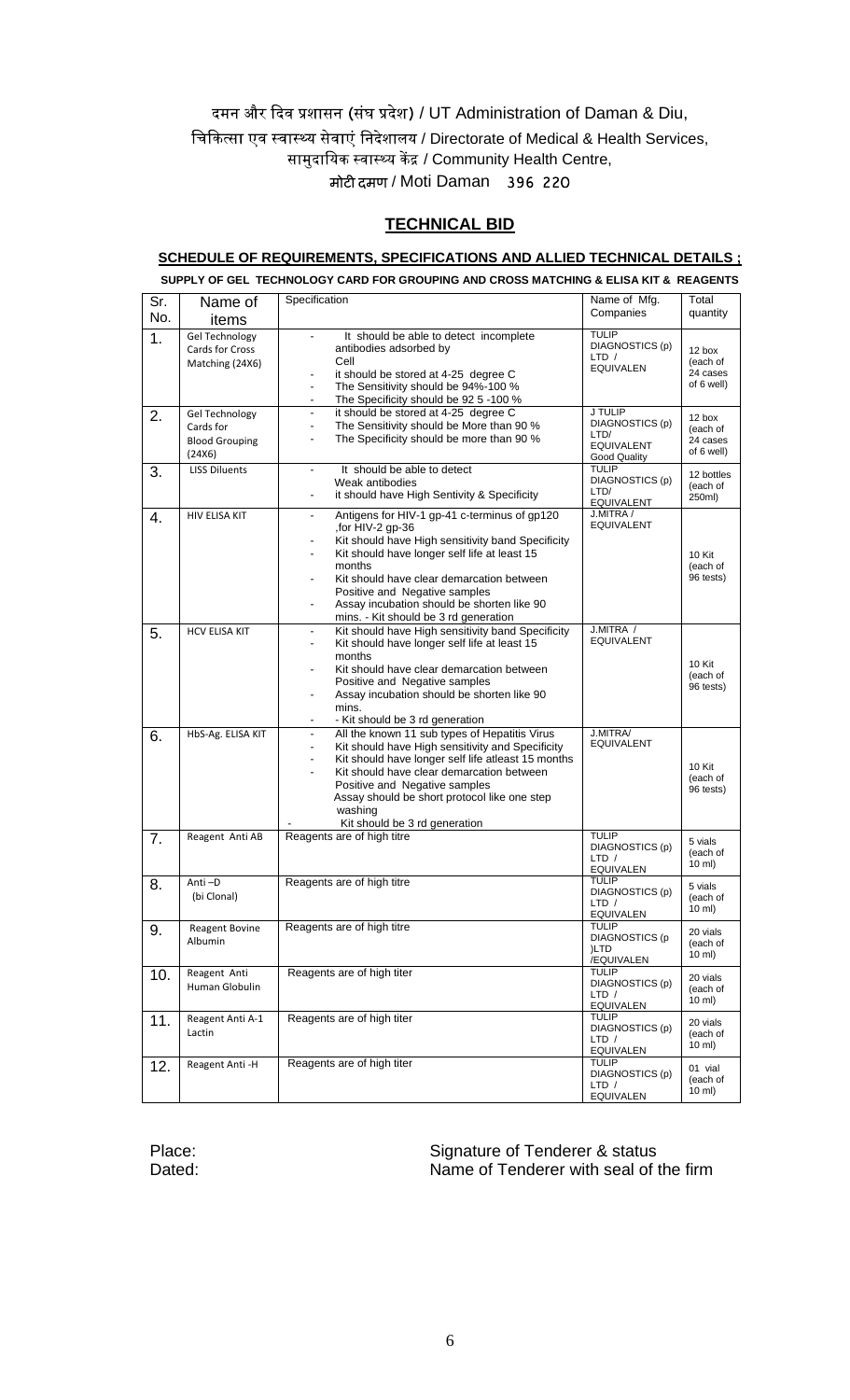# ANNEXURE – I

( to be submitted on the letter head of the company/firm)

 I hereby certify that the above firm has not been ever blacklisted by any Central/State Government/Public Undertaking/Institution on any account.

 I also certify that the above information is true and correct in any every respect and in any case at a letter date it is found that any details provided above are incorrect, any contract given to the above firm may be summarily terminated and the firm blacklisted.

 I also certify that firm will supply the item as per the specifications given by institution and also a bide all the terms and conditions stipulated in tender.

Date: Name: Name: Name: Name: Name: Name: Name: Name: Name: Name: Name: Name: Name: Name: Name: Name: Name: Name:  $\mathbb{N}$ Place: Business Address: Signature Bidder: Seal of Bidder: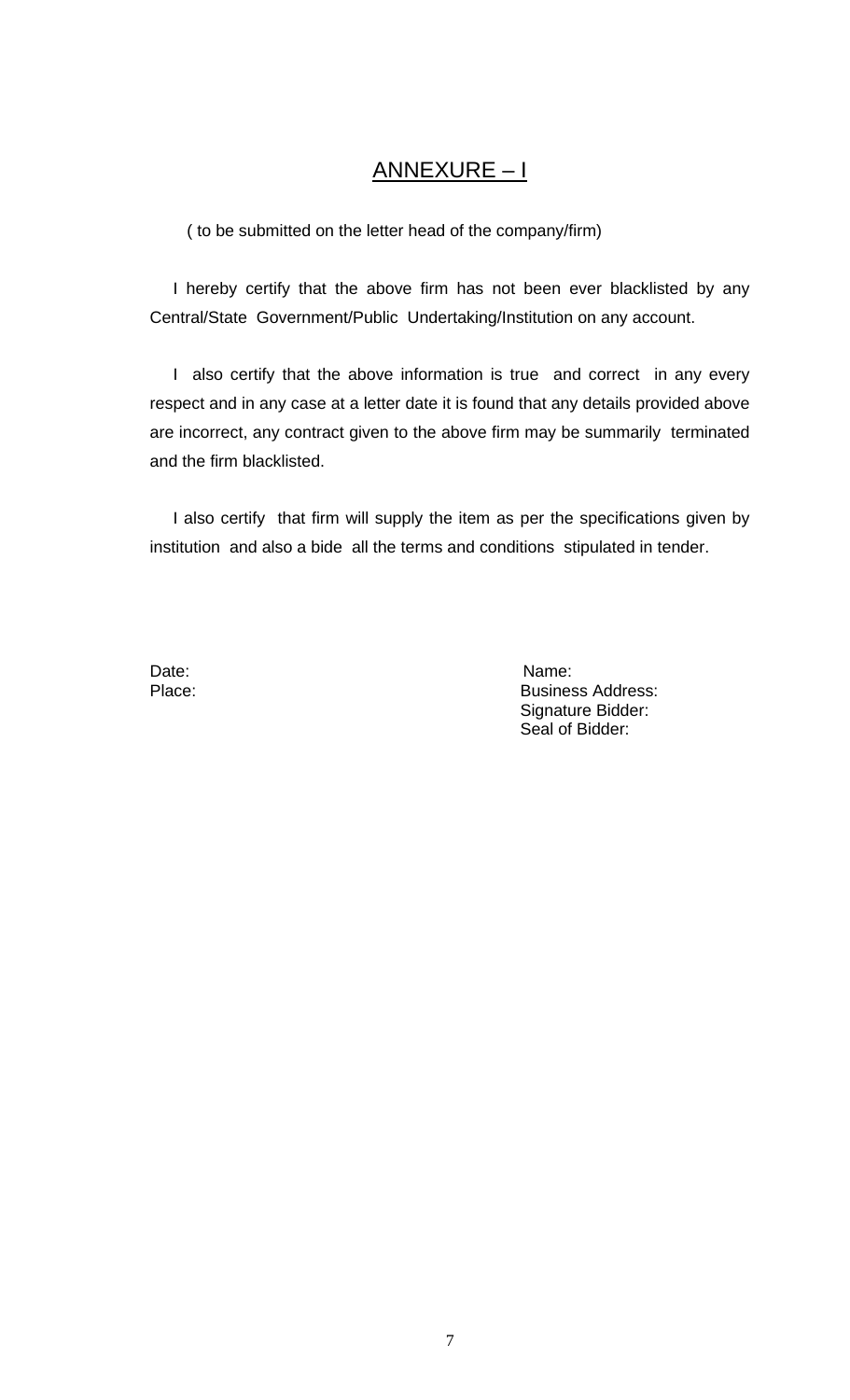# **Annual turnover of the year 2013-14, 2014-15, 2015-16**

Name of the Firm: \_\_\_\_\_\_\_\_\_\_\_\_\_\_\_\_\_\_\_\_\_\_\_\_\_\_\_\_\_\_\_\_\_\_\_\_\_\_\_

Address: \_\_\_\_\_\_\_\_\_\_\_\_\_\_\_\_\_\_\_\_\_\_\_\_\_\_\_\_\_\_\_\_\_\_\_\_\_\_\_\_\_\_\_\_\_\_

Contract No. \_\_\_\_\_\_\_\_\_\_\_\_\_\_\_\_\_\_\_\_\_\_\_\_\_\_\_\_\_\_\_\_\_\_\_\_\_\_\_\_\_\_\_

| Sr. No. | <b>Financial Year</b> | Turn over<br>(Rs. In Lacs) |
|---------|-----------------------|----------------------------|
|         | 2013-14               |                            |
| 2       | 2014-15               |                            |
| 3       | 2015-16               |                            |

Signature of the CA with seal Name: \_\_\_\_\_\_\_\_\_\_\_\_\_\_\_\_\_\_\_\_ M.No.\_\_\_\_\_\_\_\_\_\_\_\_\_\_\_\_\_\_\_\_\_\_